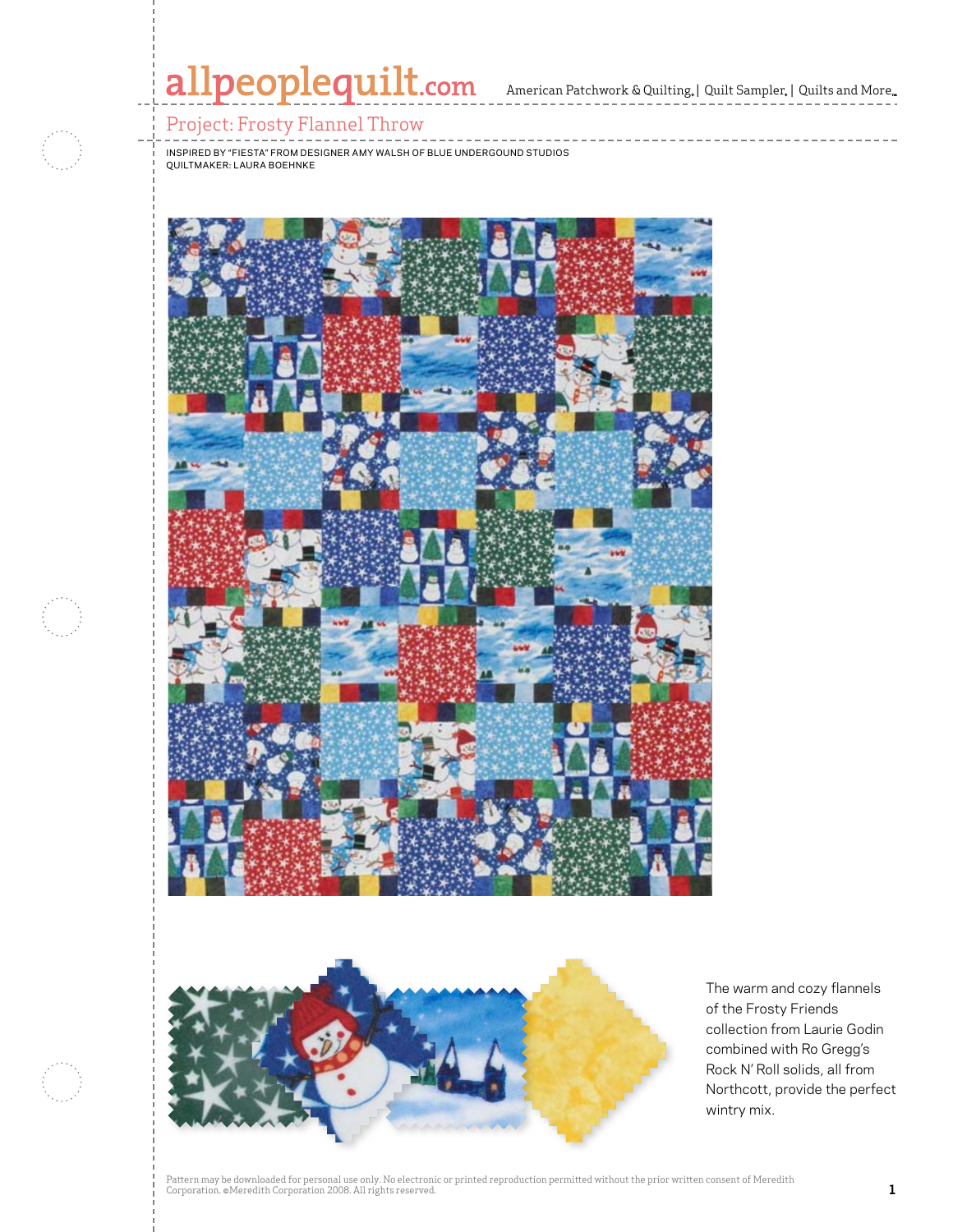## allpeoplequilt.com

American Patchwork & Quilting,  $|$  Quilt Sampler,  $|$  Quilts and More,

Project: Frosty Flannel Throw

### **Materials**

- **•** 1<sup>1</sup>⁄<sub>4</sub> yards total assorted flannel novelty prints (large squares)
- **•** 1 yard total assorted flannel star prints (large squares)
- **•** 3⁄4 yard total assorted tone-ontone flannels in red, green, blue, black, and yellow (small squares)
- **•** 1⁄2 yard solid blue flannel (binding)
- **•** 23⁄4 yards backing fabric
- **•** <sup>49</sup>×59" batting

Finished quilt: 421/2×53" Finished block: 6×71⁄2"

Quantities are for 44/45"-wide, 100% cotton fabrics. Measurements include 1/4" seam allowances. Sew with right sides together unless otherwise stated.

#### Cut Fabrics

Cut pieces in the following order.

**From assorted flannel novelty prints, cut: •** 25—61⁄2" squares **From assorted flannel star prints, cut: •** 24—61⁄2" squares **From assorted tone-on-tone flannels, cut: •** 36—2×13" strips **From solid blue flannel, cut:** ■ 6–2<sup>1</sup>⁄<sub>2×</sub>42" binding strips

### Assemble Blocks

- 1. Sew together four tone-on-tone flannel 2×13" strips to make a strip set. Press seams in one direction. Repeat to make nine strip sets total.
- 2. Cut strip sets into 2"-wide segments (Diagram 1).
- 3. Join a novelty print 61/<sub>2</sub>" square and a 2"-wide segment to make a block (Diagram 2). (Note: If your novelty print is directional like some of the snowman prints used in this quilt, sew the 2" wide segment to the bottom of the 61⁄2" square.) Press seam toward 61⁄2" square. The block should be 61⁄2×8" including seam allowances. Repeat to make 25 novelty print blocks total.
- 4. Sew a 2"-wide segment to a star print 61⁄2" square. Press seam toward 61/2" square. The block should be 61⁄2×8" including seam allowances. Repeat to make 24 star print blocks total.

### Assemble Quilt Top

- 1. Referring to Quilt Assembly Diagram, and photo on *page 1*, arrange blocks in seven horizontal rows, alternating novelty print blocks and star print blocks. Play around with the blocks to find an arrangement that is pleasing to your eye.
- 2. Sew together blocks in each row. Press seams in one direction. Join rows to complete quilt top; press seams in one direction, alternating direction with each row.

### Finish Quilt

- 1. Layer quilt top, batting, and backing; baste. Quilt as desired.
- 2. Bind with solid blue flannel binding strips.